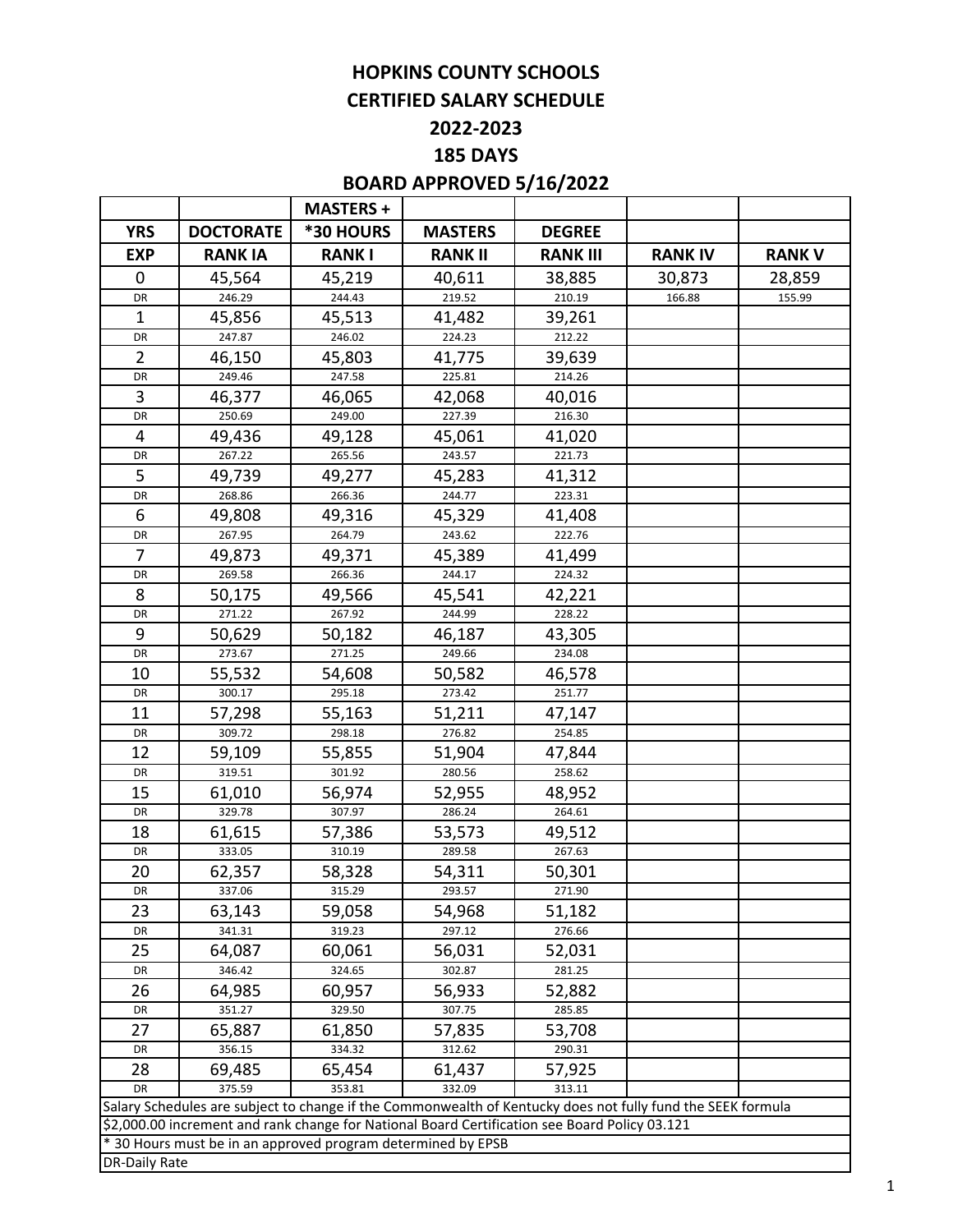# **HOPKINS COUNTY SCHOOLS CLASSIFIED SALARY SCHEDULE**

**2022-2023**

## **BOARD APPROVED 5/16/2022**

| <b>EXP</b>                                                                                          | $\mathbf{1}$ | $\overline{2}$ | 3A    | 3     | $\overline{4}$ | <b>5A</b> | 5     |
|-----------------------------------------------------------------------------------------------------|--------------|----------------|-------|-------|----------------|-----------|-------|
| 0                                                                                                   | 15.15        | 14.58          | 12.76 | 12.47 | 11.59          | 11.04     | 10.50 |
| $\mathbf{1}$                                                                                        | 16.28        | 15.06          | 13.23 | 12.90 | 11.95          | 11.42     | 11.22 |
|                                                                                                     |              |                |       |       |                |           |       |
| $\overline{2}$                                                                                      | 16.51        | 15.32          | 13.45 | 13.14 | 12.23          | 11.69     | 11.49 |
| 3                                                                                                   | 16.80        | 15.56          | 13.72 | 13.38 | 12.47          | 11.94     | 11.74 |
| 4                                                                                                   | 17.06        | 15.84          | 13.98 | 13.65 | 12.75          | 12.20     | 11.99 |
|                                                                                                     |              |                |       |       |                |           |       |
| 5                                                                                                   | 17.30        | 16.07          | 14.22 | 13.89 | 13.01          | 12.43     | 12.27 |
| 6                                                                                                   | 17.55        | 16.33          | 14.48 | 14.17 | 13.21          | 12.72     | 12.50 |
| $\overline{7}$                                                                                      | 17.80        | 16.59          | 14.74 | 14.42 | 13.51          | 12.96     | 12.77 |
|                                                                                                     |              |                |       |       |                |           |       |
| 8                                                                                                   | 18.08        | 16.85          | 15.01 | 14.69 | 13.76          | 13.20     | 13.03 |
| 9                                                                                                   | 18.33        | 17.12          | 15.25 | 14.92 | 14.04          | 13.46     | 13.27 |
| 10                                                                                                  | 18.58        | 17.35          | 15.50 | 15.18 | 14.28          | 13.73     | 13.54 |
| 11                                                                                                  | 18.84        | 17.60          | 15.76 | 15.43 | 14.54          | 13.98     | 13.79 |
| 12                                                                                                  | 19.09        | 17.88          | 16.04 | 15.70 | 14.79          | 14.24     | 14.07 |
| 15                                                                                                  | 19.36        | 18.13          | 16.26 | 15.97 | 15.03          | 14.48     | 14.29 |
|                                                                                                     |              |                |       |       |                |           |       |
| 18                                                                                                  | 19.62        | 18.38          | 16.56 | 16.21 | 15.30          | 14.77     | 14.54 |
| 20                                                                                                  | 19.84        | 18.63          | 16.78 | 16.45 | 15.55          | 15.00     | 14.82 |
| 23                                                                                                  | 20.14        | 18.89          | 17.02 | 16.70 | 15.81          | 15.25     | 15.06 |
|                                                                                                     |              |                |       |       |                |           |       |
| 25                                                                                                  | 20.37        | 19.15          | 17.28 | 16.98 | 16.08          | 15.52     | 15.34 |
| 26                                                                                                  | 20.64        | 19.39          | 17.55 | 17.24 | 16.29          | 15.77     | 15.57 |
| 27                                                                                                  | 20.88        | 19.64          | 17.81 | 17.48 | 16.56          | 16.04     | 15.83 |
|                                                                                                     |              |                |       |       |                |           |       |
| 28                                                                                                  | 21.41        | 20.16          | 18.31 | 18.00 | 17.09          | 16.53     | 16.32 |
| Salary Schedules are subject to change if the Commonwealth of Kentucky does not fully fund the SEEK |              |                |       |       |                |           |       |

formula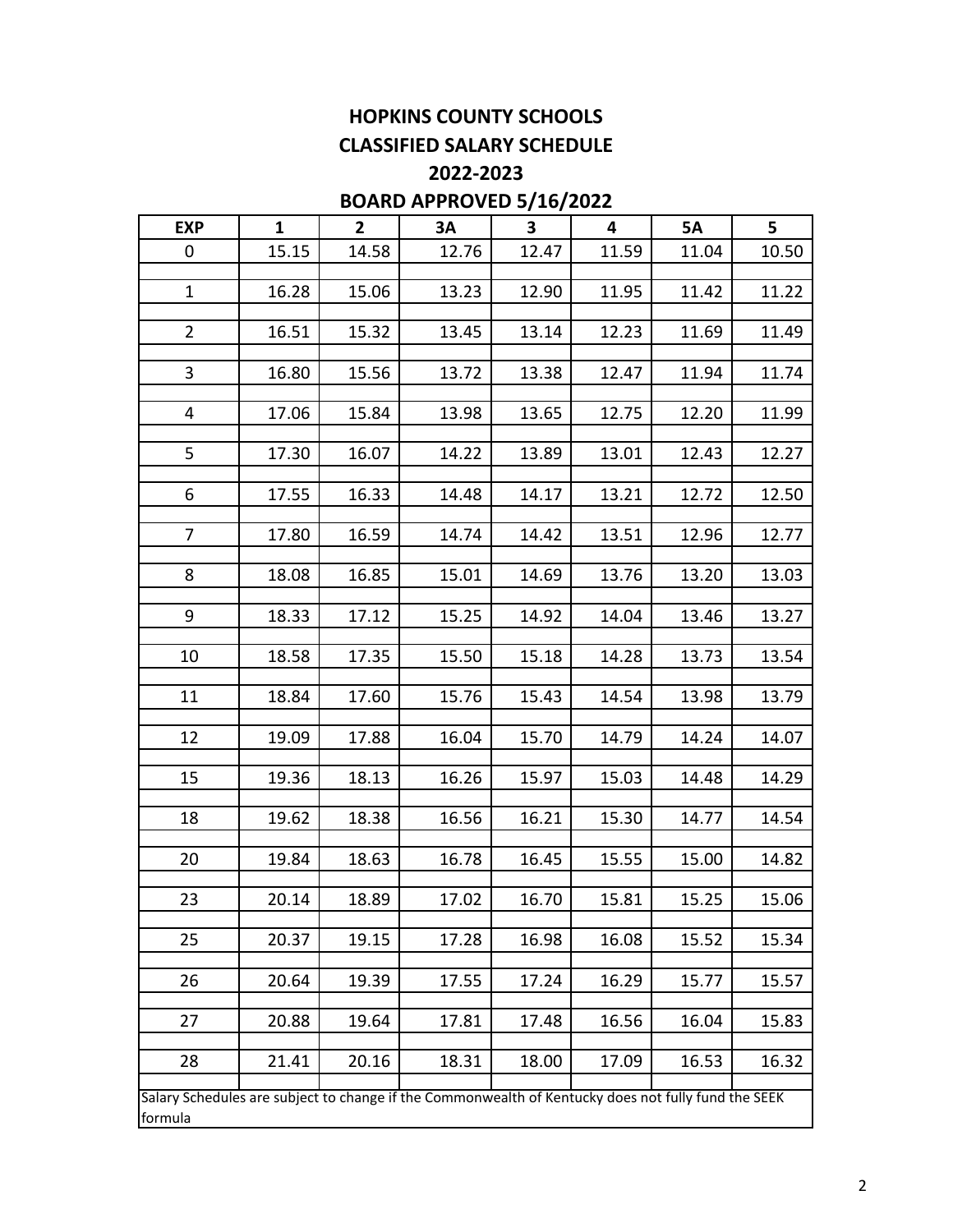## **HOPKINS COUNTY SCHOOLS CLASSIFIED SALARY SCHEDULE 2022-2023 BOARD APPROVED 5/16/2022**

|          |          | Job |                                                                                                                                  |         |                                                                   |
|----------|----------|-----|----------------------------------------------------------------------------------------------------------------------------------|---------|-------------------------------------------------------------------|
| Category |          |     | <b>Class</b> Position Classification                                                                                             |         | <b>Additional Increment</b>                                       |
| 1        | 1.       |     | 7163 Account Clerk III                                                                                                           |         |                                                                   |
|          | 2.       |     | 7191 Payroll Clerk II-Finance                                                                                                    |         |                                                                   |
|          | 3.       |     | 7447 Maintenance Worker II                                                                                                       |         | \$1,200 annually for masters electrical, plumbing or              |
|          |          |     |                                                                                                                                  |         | hvac license; \$600 annually for journeyman                       |
|          |          |     |                                                                                                                                  |         | electrical, plumbing, hvac, pesticide, or locksmith               |
|          |          |     |                                                                                                                                  |         | license                                                           |
|          | 4.       |     | 7605 Custodial Supervisor (High School)                                                                                          |         |                                                                   |
|          | 5.       |     | 7665 Employee Benefit Specialist                                                                                                 |         |                                                                   |
|          | 6.       |     | 7761 Secretary to Superintendent                                                                                                 |         | \$7,000 Annually                                                  |
|          | 7.       |     | 7765 Administrative Secretary II                                                                                                 |         |                                                                   |
|          | 8        |     | 7915 Vehicle Mechanic II                                                                                                         |         | \$.50/hr.                                                         |
|          |          |     |                                                                                                                                  |         | \$1,200 annually for ASE school bus masters                       |
|          |          |     |                                                                                                                                  |         | certification; \$600 annually for KDE school bus<br>certification |
|          | 9.       |     | 7931 Bus Driver Training Coordinator                                                                                             |         |                                                                   |
|          |          |     |                                                                                                                                  |         |                                                                   |
| 2        | 1.       |     | 7205 Food Service Account Clerk                                                                                                  |         |                                                                   |
|          | 2.       |     | 7448 Maintenance Worker I                                                                                                        |         |                                                                   |
|          | 3.       |     | 7527 Computer Training Specialist                                                                                                |         |                                                                   |
|          | 4.       |     | 7661 Personnel Assistant                                                                                                         |         |                                                                   |
|          | 5.       |     | 7762 Administrative Secretary I                                                                                                  |         |                                                                   |
|          | 6.       |     | 7771 Secretary II                                                                                                                |         |                                                                   |
|          | 7.       |     | 7863 Attendance Data Technician                                                                                                  |         |                                                                   |
|          | 8.       |     | 7906 Transportation Data Assistant                                                                                               |         |                                                                   |
|          | 9.       |     | 8908 Dispatcher/Driver Trainer                                                                                                   |         |                                                                   |
| 3A       | 1.       |     | 7531 Microcomputer Software Technician                                                                                           |         |                                                                   |
|          | 2.       |     | 7605 Custodial Supervisor (Elementary & Middle School)                                                                           |         |                                                                   |
|          | 3.       |     | 7634 Utility Worker I                                                                                                            |         |                                                                   |
|          | 4.       |     | 7773 School Secretary I - High School                                                                                            |         |                                                                   |
|          | 5.       |     | 7933 Bus Driver Trainer                                                                                                          |         |                                                                   |
|          | 6.       |     | 7941 Bus Driver/Backup Bus Driver                                                                                                |         |                                                                   |
|          | 7.       |     | 7941 Bus Driver Trainer                                                                                                          |         | \$.20/hr. while training driver                                   |
|          | 8.       |     | 8946 Substitute Bus Driver                                                                                                       |         |                                                                   |
| 3        | 1.       |     | 7321 Instructional Assistant-High School (Learning Management System)                                                            |         |                                                                   |
|          | 2.       |     | 7777 School Secretary II (Elementary)                                                                                            |         |                                                                   |
|          | 3.       |     | 7778 School Secretary II (High School)                                                                                           |         |                                                                   |
|          | 4.       |     | 7779 School Secretary II (Middle)                                                                                                |         |                                                                   |
|          | 5.       |     | 7607 Lead Custodian                                                                                                              |         |                                                                   |
|          | 6.       |     | 7627 Grounds Worker II                                                                                                           |         |                                                                   |
|          |          |     |                                                                                                                                  |         |                                                                   |
| 4        | 1.<br>2. |     | 7212 Food Service Manager I                                                                                                      |         | Elem. & Middle: \$1.50 hr., High \$2.00 hr.                       |
|          | 3.       |     | 7273 Health Services Assistant<br>7324 Child Development Center Supervisor                                                       |         |                                                                   |
|          | 4.       |     |                                                                                                                                  |         |                                                                   |
|          | 5.       |     | 7781 Clerical Assistant III<br>7791 Receptionist-Central Office                                                                  |         |                                                                   |
|          | 6.       |     | 7609 Custodian (Permanent Substitute)                                                                                            |         |                                                                   |
|          | 7.       |     | 7628 Grounds Worker I                                                                                                            |         |                                                                   |
|          |          |     |                                                                                                                                  |         |                                                                   |
| 5A       | 1.       |     | 7318 Instructional Assistant II (Special Ed-Medically Fragile)*                                                                  |         |                                                                   |
|          | 2.       |     | 7767 Community Liaison/Administrative Assistant                                                                                  |         |                                                                   |
|          | 3.       |     | 7782 Clerical Assistant II                                                                                                       |         |                                                                   |
|          | 4.       |     | 7943 Bus Monitor-Exceptional Children (Medically Fragile)*                                                                       |         |                                                                   |
|          |          |     | * Medically Fragile: student tracheotomy, feeding tube, catheter, or EBD in self contained unit, toileting, and other documented |         |                                                                   |
|          |          |     | intense needs as approved by appropriate director.                                                                               |         |                                                                   |
| 5        | 1.       |     | 7241 Cook/Baker                                                                                                                  |         |                                                                   |
|          | 2.       |     | 7319 Instructional Monitor II                                                                                                    |         |                                                                   |
|          | 3.       |     | 7320 Instructional Assistant I                                                                                                   |         |                                                                   |
|          | 4.       |     | 7326 Child Development Center Assistant Supervisor                                                                               |         |                                                                   |
|          | 5.       |     | 7526 Computer Lab Technician                                                                                                     |         |                                                                   |
|          | 6.       |     | 7942 Bus Monitor / Backup Bus Monitor                                                                                            |         |                                                                   |
|          | 7.       |     | 8947 Substitute Bus Monitor                                                                                                      |         |                                                                   |
|          |          |     | * Medically Fragile: student tracheotomy, feeding tube, catheter, or EBD in self contained unit, toileting, and other documented |         |                                                                   |
|          |          |     | intense needs as approved by appropriate director.                                                                               |         |                                                                   |
|          |          |     | Seasonal Workers Hourly Wage                                                                                                     |         |                                                                   |
|          |          |     | CO-OP Students                                                                                                                   | \$10.00 | Substitute Instructional Assistant (8318)                         |
|          |          |     | Substitute Custodian (8609)                                                                                                      | \$10.00 | Child Care Assist. Substitute/Seasonal Worker<br>\$10             |

| <b>CO-OP Students</b>                                    | \$10.00 | Substitute Instructional Assistant (8318)     | \$10.00 |
|----------------------------------------------------------|---------|-----------------------------------------------|---------|
| Substitute Custodian (8609)                              | \$10.00 | Child Care Assist. Substitute/Seasonal Worker | \$10.00 |
| Substitute Food Service (8241)                           | \$10.00 | Bus Driver Trainees (8948)                    | \$12.76 |
| Lunchroom Monitor (7213)                                 | \$10.00 | Substitute Secretary (8771)                   | \$10.00 |
| <b>ESL Translator</b>                                    | \$25.00 |                                               |         |
| Others as determined by contract & approved by the board |         |                                               |         |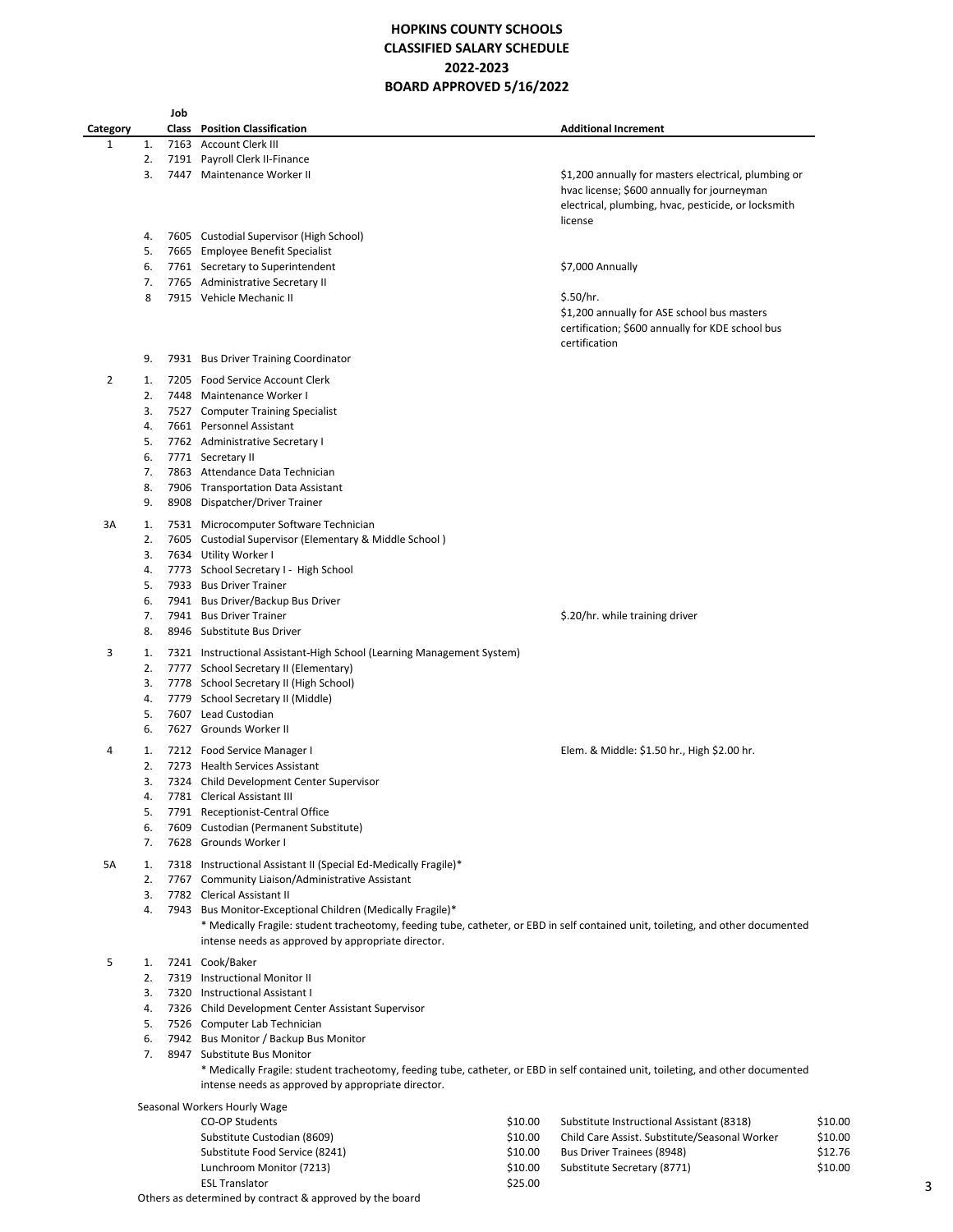## **HOPKINS COUNTY SCHOOLS CLASSIFIED SALARY SCHEDULE 2022-2023 BOARD APPROVED 5/16/2022**

| <b>JOB</b> | <b>FAMILY RESOURCE/YOUTH SERVICE CENTER</b>            |  |
|------------|--------------------------------------------------------|--|
| CLASS.     | COORDINATOR & SOCIAL WORKER ASSISTANT - 220 DAY SALARY |  |

| งแหงง | <u>UUUNDIINATUN &amp; JUUIAL WUNNEN AJJIJTANTI</u> |               |            | <b><i>LLU UMI SALANI</i></b> |            |               |  |  |
|-------|----------------------------------------------------|---------------|------------|------------------------------|------------|---------------|--|--|
|       | <b>YRS</b>                                         |               | <b>YRS</b> |                              | <b>YRS</b> |               |  |  |
|       | <b>EXP</b>                                         | <b>SALARY</b> | <b>EXP</b> | <b>SALARY</b>                | <b>EXP</b> | <b>SALARY</b> |  |  |
| 7493  |                                                    | 31,233        |            | 34.976                       | 8          | 39.036        |  |  |
|       |                                                    | 32.168        | 5          | 35.958                       | 9          | 40.209        |  |  |
|       | 2                                                  | 33.104        | 6          | 36.851                       | 10         | 41.414        |  |  |
|       | 3                                                  | 34.040        |            | 37,789                       |            |               |  |  |

#### **SPEECH LANGUAGE PATHOLOGY ASSISTANT**

|      | (Bachelors Degree-Speech License) |               | <b>185 DAY SALARY</b> |               |                |               |  |
|------|-----------------------------------|---------------|-----------------------|---------------|----------------|---------------|--|
|      | <b>YRS EXP</b>                    | <b>SALARY</b> | <b>YRS EXP</b>        | <b>SALARY</b> | <b>YRS EXP</b> | <b>SALARY</b> |  |
| 7293 | 0                                 | 36.080        | 5                     | 38,553        | 9              | 41.006        |  |
|      |                                   | 36.462        | 6                     | 38,852        | 10             | 44,838        |  |
|      | 2                                 | 36.844        |                       | 39,148        | 11             | 45.431        |  |
|      | 3                                 | 37.230        | 8                     | 39.892        | 12             | 46.152        |  |
|      | 4                                 | 38.254        |                       |               |                |               |  |

#### **SPECIALIZED LICENSE PERSONNEL**

| 7292 | Therapy Assistant (Occupational)   | Daily Rate of \$175.43              |
|------|------------------------------------|-------------------------------------|
| 7338 | Educational Interpreter (Licensed) | Daily Rate of \$196.86              |
| 7291 | <b>Physical Therapist</b>          | <sup>1</sup> Daily Rate of \$343.43 |
| 7291 | Occupational Therapist             | <sup>1</sup> Daily Rate of \$343.43 |
| 7289 | <b>Clinical Psychologist</b>       | Daily Rate of \$343.43              |
|      |                                    |                                     |

<sup>1</sup>Additional \$6,000 for Doctorate Degree

 **Speech Language Pathologist (Master's Degree +30 and Kentucky Licensure) salary will be reflective of Certified Teacher with Master's degree +30 pay scale.** 

 **Community Relations Specialist-(4 Yr. Degree) - up to 225 days- Paid from Certified Salary Schedule**

- **Social Worker/Counselor (4 Yr. Degree) - 210 days-Paid from the Certified Salary Schedule**
- **Itinerant School-Based Mental Health Therapist - up to 185 days - Paid from the Certified Salary Schedule**
- **Behavior Support Interventionist 180 days** 33,885

| 0040 |                                      | <sup>4</sup> Chief Financial Officer (4 Yr Degree Reguired) |                                                                         |               | (260 day Salary) | 75,646        |
|------|--------------------------------------|-------------------------------------------------------------|-------------------------------------------------------------------------|---------------|------------------|---------------|
| 0290 | <b>Director of Facilities</b>        |                                                             |                                                                         |               | (260 day Salary) | 75,646        |
| 7501 |                                      | Chief Information Officer (4 Yr Degree Required)            |                                                                         |               | (260 day Salary) | 70,393        |
| 7463 |                                      |                                                             | Director of Engagement, Equity, & School Support (4 Yr Degree Required) |               | (260 day Salary) | 75,646        |
| 7467 |                                      | Director of Child Nutrition (4 Yr Degree Required)          |                                                                         |               | (260 day Salary) | 61,333        |
| 7911 | Vehicle Maintenance Manager          |                                                             |                                                                         |               | (260 day Salary) | 59,102        |
| 7913 | <b>Vehicle Maintenance Assistant</b> |                                                             |                                                                         |               | (260 day Salary) | 55,832        |
| 7914 | <b>Lead Vehicle Mechanic</b>         |                                                             |                                                                         |               | (260 day Salary) | 48,803        |
| 7432 | <b>Maintenance Manager General</b>   |                                                             |                                                                         |               | (260 day Salary) | 64,354        |
| 7435 |                                      |                                                             | Maintenance Supervisor (Assistant Maintenance Manager)                  |               | (260 day Salary) | 55,832        |
| 7533 |                                      |                                                             | Microcomputer Technology Specialist (4 Year Degree Required)            |               | (260 day Salary) | 44,364        |
| 7525 |                                      | <b>Computer Maintenance Technician</b>                      |                                                                         |               | (260 day Salary) | 35,330        |
| 7421 |                                      | Energy Systems Supervisor (4 Yr Degree Required)            |                                                                         |               | (260 day Salary) | 54,116        |
| 7504 |                                      | Technical Support Manager (4 Yr Degree Required)            |                                                                         |               | (260 day Salary) | 50,429        |
| 7505 |                                      | User Support Manager (4 Yr Degree Required)                 |                                                                         |               | (260 day Salary) | 49,514        |
| 7506 |                                      |                                                             | <b>Computer Operations Manager (4 Yr Degree Required)</b>               |               | (260 day Salary) | 55,579        |
| 7161 |                                      | <sup>3</sup> Accounting Manager (4 Yr Degree Reguired)      |                                                                         |               | (260 day Salary) | 50,429        |
|      | $3$ YRS EXP                          | <b>SALARY</b>                                               | <b>YRS EXP</b>                                                          | <b>SALARY</b> | <b>YRS EXP</b>   | <b>SALARY</b> |

Additional Incentive for years of service to the District applicable to Specialized Classified Positions Category determined on September 15 for full credit. See Board policy 03.221. Amounts are cumulative.

1,500 8 3,250 12 5,000

\$16,807 (CFO/CPA/Gatton Financial Management Institute)

6,750 20 8,500

\$3,000 with CPA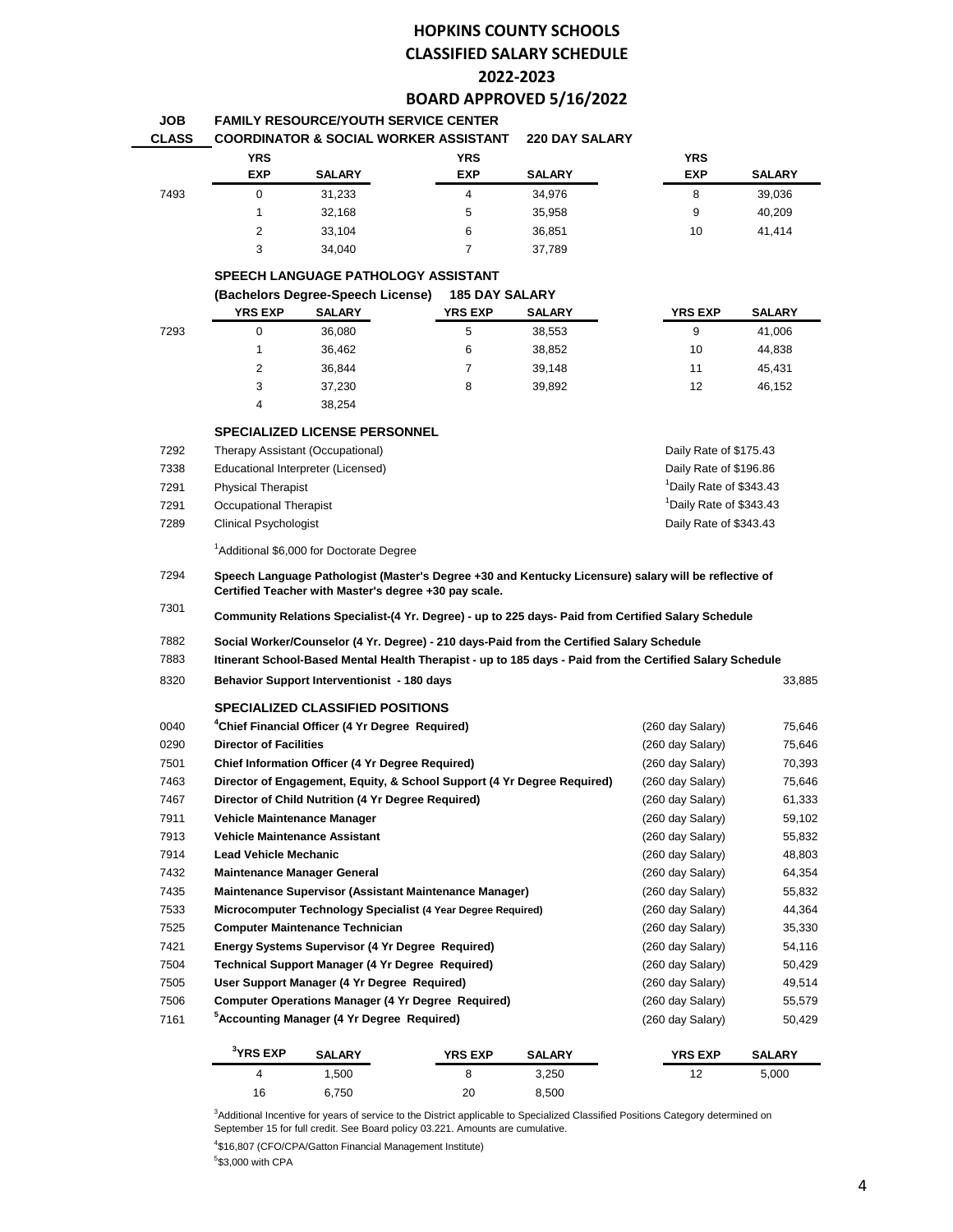# **HOPKINS COUNTY SCHOOLS EXTRA SERVICE SALARY SCHEDULE 2022-2023**

## **BOARD APPROVED 5/16/2022**

Salaries will be determined by use of the following formula:

### **Central Office Staff Members**

Basal Salary + Extended Employment + Extra Services = Total Salary

**Assistant Superintendents** (3) - Basal Salary (240 days) + 27,000 =Total Salary

```
 Basal Salary (240 days) + 13,000 = Total Salary 
Elementary Principals - Basal Salary (240 days) + 11,500 = Total Salary
Middle School Principals - Basal Salary (240 days) + 14,000 = Total Salary
High School Principals - Basal Salary (240 days) + 22,000 = Total Salary
Career & Technical School Principal
    Basal Salary (240 days) + 10,000 = Total Salary
Alternate School & Academy Principal
    Basal Salary (240 days) + 10,000 = Total Salary
Elementary School Assistant Principals
    Basal Salary (210 days) + 5,750 = Total Salary
Middle School Assistant Principals
    Basal Salary (210 days) + 7,000 = Total Salary
Itinerant Assistant Principal
    Basal Salary (195 days) + 5,750 = Total Salary
High School Assistant Principals
    Basal Salary (210 days) + 14,700 = Total Salary
District Teacher Consultant
    Basal Salary + Extended Days (TBD) = Total Salary
Head Teacher
    Basal Salary (210 days) + 3,000 Extra Service = Total Salary
Lead Teacher
    Basal Salary (200 days)
Early Childhood Coordinator
    Basal Salary (240 days)
Student Supervisor (2) - .5 - High School only
    Basal Salary (195 days) + 3,700 = Total Salary
Special Projects Manager - $2,500.00
Certified School Psychologists (no interns) Basal Salary + 1,750 = Total Salary (with hire date prior to 5/21/2018)
Homebound Instructors - $32.00 per hour 
Gifted & Talented School Coordinator (13) - $1,000.00
Inclusivity Coordinator (up to 14) - $1,500.00
JROTC Instructors - MIP Supplement determined by the military + $1,000 per additional duties up to $4,000
    (color guard, orienteering, marksmanship, air rifle, drill team)
Speech Language Pathologist - $2,000.00 per year for those with Certificate of Clinical Competence (CCC)
School Assessment Coordinator - $1,500.00
Staff members employed over 185 days must file a calendar with the HR department each year. 
Directors (8) - Pupil Personnel, Elementary Education/Title I, Middle/Secondary Education, Assessment, Special 
Education & Early Childhood, Human Resources, Transportation, & Child Nutrition
ESS Coordinators – Elementary/Middle School $1000.00; High School - $2,500.00
Summer School Coordinators – Paid by ESS Schedule
```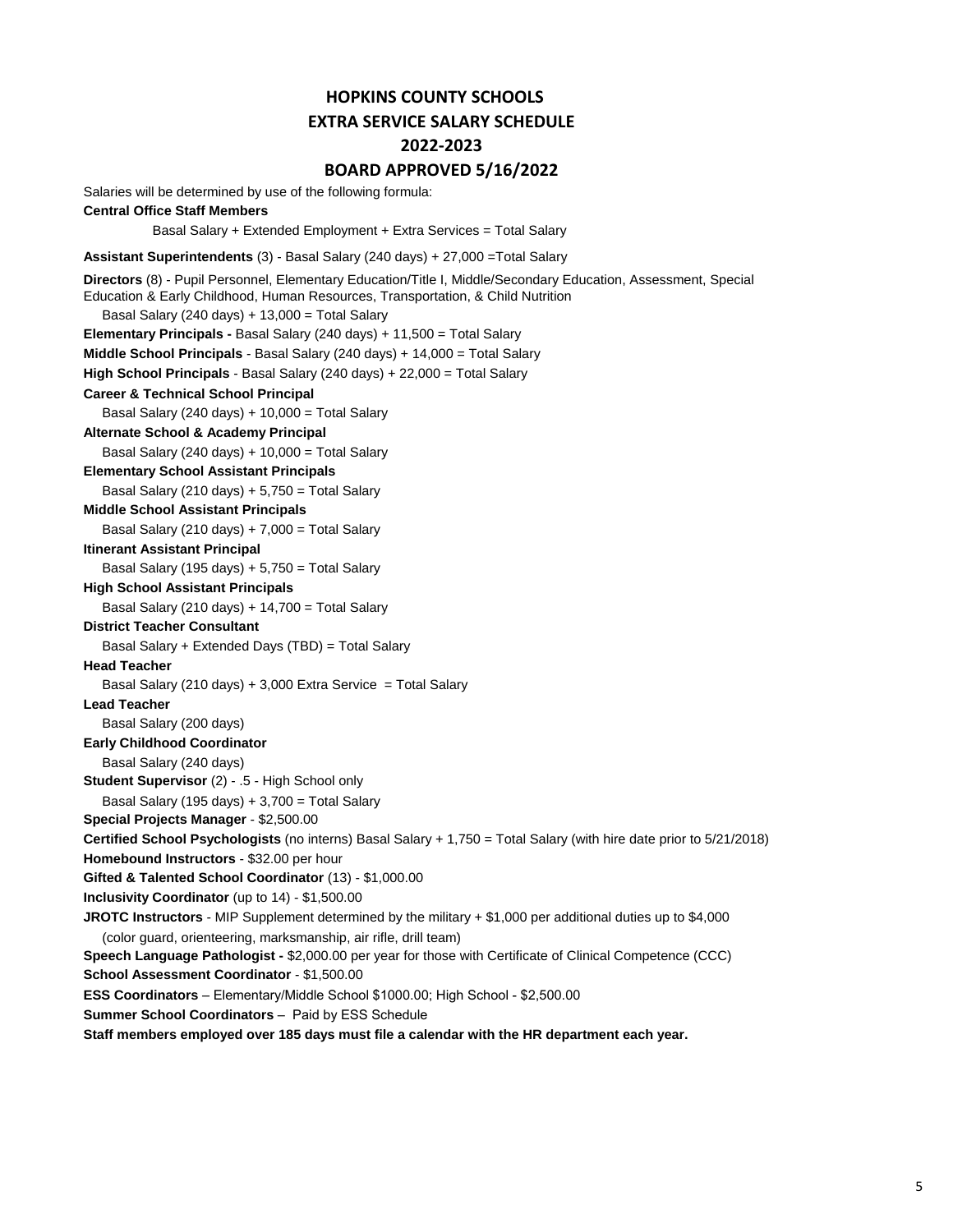## **HOPKINS COUNTY SCHOOLS**

**EXTRA SERVICE SALARY SCHEDULE**

**2022-2023**

#### **BOARD APPROVED 5/16/2022**

#### **High School Athletics High School Athletics Cont.**

| <b>Position</b>                                         | <b>Extra Service Pay</b> |       | <b>Position</b>                     | <b>Extra Service Pay</b> |
|---------------------------------------------------------|--------------------------|-------|-------------------------------------|--------------------------|
| Athletic Director (2)                                   | $9,000.00$ *             |       | Tennis, Head (4)                    | 2,000.00                 |
| Archery, Head (2)                                       | 2,000.00                 |       | Tennis, Assistant Booster (4)       | 500.00                   |
| Archery, Assistant (2)                                  | 1,000.00                 |       | Tennis Volunteers (8) Max: 8        | $\sim$                   |
| Archery, Assistant Booster (4)                          | 500.00  **               |       | Track, Head (4)                     | 3,000.00                 |
| Archery Volunteers (12)                                 |                          |       | Track, Field Assistant(4)           | 875.00                   |
| Baseball, Head (2)                                      | 4,500.00                 |       | Track, Running Assistant(4)         | 875.00                   |
| Baseball, Assistant (2)                                 | 2,250.00                 |       | Track, Assistant Booster (4)        | 500.00                   |
| Baseball, Pitching Assistant (2)                        | 1,125.00                 |       | Track Volunteers (6) Max: 8         |                          |
| Baseball, Hitting Assistant (2)                         | 1,125.00                 |       | Volleyball, Head (2)                | 4,500.00                 |
| Baseball, Assistant Booster (4)                         | 1,125.00 **              |       | Volleyball, Assistant (2)           | 2,250.00                 |
| Baseball Volunteers (8) Max: 14                         | $\overline{\phantom{a}}$ |       | Volleyball, Assistant (4)           | 1,125.00                 |
| Basketball, Head (4)                                    | 9,000.00                 |       | Volleyball, Assistant Booster (4)   | 1,125.00                 |
| Basketball, Assistant (8)                               | 3,850.00                 |       | Volleyball Volunteers (8)<br>Max:14 |                          |
| Basketball, Assistant (4)                               | 2,250.00                 |       |                                     |                          |
| Basketball, Assistant Booster (8)                       | 2,250.00 **              |       |                                     |                          |
| Basketball Volunteers (16)<br>Max: 28                   | $\blacksquare$           |       | <b>High School Other Positions</b>  |                          |
| Bass Fishing (2)                                        | 2,000.00                 |       | <b>Position</b>                     | <b>Extra Service Pay</b> |
| Bass Fishing Volunteers (10)                            |                          |       | Academic, Head (4)                  | 3,250.00                 |
| Cheerleading, Head (2)                                  | 4,500.00                 |       | Assistant Academic (2)              | 2,250.00                 |
| Cheerleading, Assistant (4)                             | 2,250.00                 |       | Band Director, Head (2)             | 9,000.00                 |
| Cheerleading, Assistant Booster (2)                     | 500.00 **                |       | Band Director, Assistant (4)        | 4,750.00                 |
| Cheerleading Volunteers (4)<br>Max: 8                   | $\sim$                   |       | Band Camp Instructor Booster (8)    | 800.00                   |
| Cross Country, Head (4)                                 | 3,000.00                 |       | Band Camp Instructor Booster (8)    | 1,000.00                 |
| Cross Country, Assistant (4)                            | 500.00                   |       | Band, Jazz (2)                      | 1,850.00                 |
| Cross Country, Assistant Booster (4)                    | 500.00 **                |       | Band Percussion Booster (2)         | 1,250.00                 |
| Cross Country Volunteers (6)<br>Max: 6                  | ÷.                       |       | <b>Choral Music</b>                 | 1,250.00                 |
| Dance, Head (2)                                         | 2,500.00                 |       | Color Guard Booster (2)             | 1,250.00                 |
| Dance, Assistant (2)                                    | 1,250.00                 |       | Color Guard Booster (2)             | 8,000.00                 |
| Dance, Assistant Booster (2)                            | 500.00 **                |       | Debate (2)                          | 1,250.00                 |
| Dance Volunteers (4) Max: 6                             |                          |       | Drama (2)                           | 1,250.00                 |
| Football, Head (2)                                      | 9,000.00                 |       | Flag, Majorette, Guard (2)          | 1,250.00                 |
| Football, Assistant (4)                                 | 4,000.00                 |       | Speech (2)                          | 1,250.00                 |
| Football, Assistant (4)                                 | 3,850.00                 |       | Science Olympiad (2)                | 1,250.00                 |
| Football, Assistant (2)                                 | 3,400.00                 |       | Yearbook (2)                        | 1,250.00                 |
| Football, Assistant (4)                                 | 2,000.00                 |       |                                     |                          |
| Football, Assistant Booster (4)                         | 2,000.00 **              |       | <b>Middle School Athletics</b>      |                          |
| Football Volunteers (10)<br>Max: 24                     | $\sim$                   |       | <b>Position</b>                     | <b>Extra Service Pay</b> |
| Golf, Head (4)                                          | 2,000.00                 |       | Athletic Director (4)               | 2,275.00                 |
| Golf, Assistant Booster (4)                             | 500.00 **                |       | Archery, Head (4)                   | 1,000.00                 |
| Golf Volunteers (8)<br>Max: 8                           | $\omega$                 |       | Archery Volunteers (28)             |                          |
| Powerlifting, Head (2)                                  | 1,100.00                 |       | Basketball, Head (8)                | 2,000.00                 |
| Powerlifting, Assistant (6)                             | 500.00                   |       | Basketball, Assistant (8)           | 1,300.00                 |
| Powerlifting, Assistant Booster (2)                     | 500.00 **                |       | Basketball Volunteers (8)           |                          |
| Powerlifting Volunteers (4)<br>Max: 10                  | $\blacksquare$           |       | Basketball, 6th Grade (8)           | 250.00                   |
| Soccer, Head (4)                                        | 5,550.00                 |       | Cheerleading, Head (4)              | 1,300.00                 |
| Soccer, Assistant (8)                                   | 2,250.00                 |       | Cheerleading Volunteers (4)         |                          |
| Soccer, Assistant Booster (8)                           | 2,250.00 **              |       |                                     |                          |
|                                                         |                          |       | Dance, Head (4)                     | 1,250.00                 |
| Max: 24<br>Soccer Volunteers (16)<br>Softball, Head (2) |                          |       | Dance Volunteers (4)                |                          |
|                                                         | 4,500.00                 |       | Football, Head (4)                  | 2,000.00                 |
| Softball, Assistant (2)                                 | 2,250.00                 |       | Football, Assistant (8)             | 1,300.00                 |
| Softball, Pitching Assistant (2)                        | 1,125.00                 |       | Football Volunteers (9)             |                          |
| Softball, Hitting Assistant (2)                         | 1,125.00                 |       |                                     |                          |
| Softball, Assistant Booster (4)                         | 1,125.00                 | $***$ | <b>Middle/Elementary School</b>     |                          |
| Softball Volunteers (8)<br>Max: 14                      | $\omega$                 |       | <b>Position</b>                     | <b>Extra Service Pay</b> |
| Swimming, Head (2)                                      | 3,000.00                 |       | Middle Kentucky Academic Assoc. (8) | 1,400.00                 |
| Swimming, Assistant (4)                                 | 1,750.00                 |       | Elem. Kentucky Academic Assoc. (16) | 700.00                   |
| Swimming, Assistant Booster (2)                         | 500.00                   | $***$ | Elem. Basketball Building Rep. (8)  | 250.00                   |
| Swimming Volunteers (4)<br>Max: 8                       |                          |       |                                     |                          |

| Position                           | <b>Extra Service Pav</b> |    | <b>Position</b>                     | <b>Extra Service Pay</b> |    |
|------------------------------------|--------------------------|----|-------------------------------------|--------------------------|----|
| Athletic Director (2)              | $9,000.00$ *             |    | Tennis, Head (4)                    | 2,000.00                 |    |
| Archery, Head (2)                  | 2,000.00                 |    | Tennis, Assistant Booster (4)       | 500.00                   | ** |
| Archery, Assistant (2)             | 1,000.00                 |    | Tennis Volunteers (8)<br>Max: 8     |                          |    |
| Archery, Assistant Booster (4)     | 500.00 **                |    | Track, Head (4)                     | 3,000.00                 |    |
| Archery Volunteers (12)            |                          |    | Track, Field Assistant(4)           | 875.00                   |    |
| Baseball, Head (2)                 | 4,500.00                 |    | Track, Running Assistant(4)         | 875.00                   |    |
| Baseball, Assistant (2)            | 2,250.00                 |    | Track, Assistant Booster (4)        | 500.00                   | ** |
| Baseball, Pitching Assistant (2)   | 1,125.00                 |    | Track Volunteers (6)<br>Max: 8      |                          |    |
| Baseball, Hitting Assistant (2)    | 1,125.00                 |    | Volleyball, Head (2)                | 4,500.00                 |    |
| Baseball, Assistant Booster (4)    | 1,125.00                 | ** | Volleyball, Assistant (2)           | 2,250.00                 |    |
| Baseball Volunteers (8)<br>Max: 14 | ۰                        |    | Volleyball, Assistant (4)           | 1,125.00                 |    |
| Basketball, Head (4)               | 9,000.00                 |    | Volleyball, Assistant Booster (4)   | 1,125.00                 | ** |
| Basketball, Assistant (8)          | 3,850.00                 |    | Volleyball Volunteers (8)<br>Max:14 |                          |    |

#### **High School Other Positions**

| Bass Fishing (2)                       | 2,000.00 |       | <b>Position</b>                  | <b>Extra Service Pay</b> |     |
|----------------------------------------|----------|-------|----------------------------------|--------------------------|-----|
| Bass Fishing Volunteers (10)           |          |       | Academic, Head (4)               | 3,250.00                 |     |
| Cheerleading, Head (2)                 | 4,500.00 |       | Assistant Academic (2)           | 2,250.00                 |     |
| Cheerleading, Assistant (4)            | 2,250.00 |       | Band Director, Head (2)          | 9,000.00                 |     |
| Cheerleading, Assistant Booster (2)    | 500.00   | $***$ | Band Director, Assistant (4)     | 4,750.00                 |     |
| Cheerleading Volunteers (4)<br>Max: 8  |          |       | Band Camp Instructor Booster (8) | 800.00 **                |     |
| Cross Country, Head (4)                | 3,000.00 |       | Band Camp Instructor Booster (8) | $1,000.00$ **            |     |
| Cross Country, Assistant (4)           | 500.00   |       | Band, Jazz (2)                   | 1,850.00                 |     |
| Cross Country, Assistant Booster (4)   | 500.00   | $* *$ | Band Percussion Booster (2)      | 1,250.00 **              |     |
| Cross Country Volunteers (6)<br>Max: 6 |          |       | Choral Music                     | 1,250.00                 | *** |
| Dance, Head (2)                        | 2,500.00 |       | Color Guard Booster (2)          | 1,250.00 **              |     |
| Dance, Assistant (2)                   | 1,250.00 |       | Color Guard Booster (2)          | 8,000.00 **              |     |
| Dance, Assistant Booster (2)           | 500.00   | $***$ | Debate (2)                       | 1,250.00                 |     |
| Dance Volunteers (4)<br>Max: 6         |          |       | Drama (2)                        | 1,250.00                 |     |
| Football, Head (2)                     | 9,000.00 |       | Flag, Majorette, Guard (2)       | 1,250.00                 |     |
| Football, Assistant (4)                | 4,000.00 |       | Speech (2)                       | 1,250.00                 |     |
| Football, Assistant (4)                | 3,850.00 |       | Science Olympiad (2)             | 1,250.00                 |     |
| Football. Assistant (2)                | 3.400.00 |       | Yearbook (2)                     | 1.250.00                 |     |

#### **Middle School Athletics**

| <b>Position</b>             | <b>Extra Service Pay</b> |
|-----------------------------|--------------------------|
| Athletic Director (4)       | 2,275.00                 |
| Archery, Head (4)           | 1,000.00                 |
| Archery Volunteers (28)     |                          |
| Basketball, Head (8)        | 2,000.00                 |
| Basketball, Assistant (8)   | 1,300.00                 |
| Basketball Volunteers (8)   |                          |
| Basketball, 6th Grade (8)   | 250.00                   |
| Cheerleading, Head (4)      | 1,300.00                 |
| Cheerleading Volunteers (4) |                          |
| Dance, Head (4)             | 1,250.00                 |
| Dance Volunteers (4)        |                          |
| Football, Head (4)          | 2,000.00                 |
| Football, Assistant (8)     | 1,300.00                 |
| Football Volunteers (9)     |                          |

#### **Middle/Elementary School**

| Softball Volunteers (8)<br>Max: 14 | -         | <b>Position</b>                     | <b>Extra Service Pav</b> |  |
|------------------------------------|-----------|-------------------------------------|--------------------------|--|
| Swimming, Head (2)                 | 3.000.00  | Middle Kentucky Academic Assoc. (8) | 1.400.00 ****            |  |
| Swimming. Assistant (4)            | 1.750.00  | Elem. Kentucky Academic Assoc. (16) | 700.00 ****              |  |
| Swimming, Assistant Booster (2)    | 500.00 ** | Elem. Basketball Building Rep. (8)  | 250.00                   |  |
|                                    |           |                                     |                          |  |

\*High School A.D. receives an additional \$2,500 for CMAA (Certified Master Athletic Administrator) and 10 days

\*\*Positions are funded by Booster Club donations and the donation must be received by the district by the end of May of the prior year

\*\*\*Choral Music Coaches will receive pay by submitting performance verification (3 in+3 out) to Superintendent, excludes part time positions

\*\*\*\*School must belong to KY Academic Association and submit proof of membership and competition schedule

Note: Maximum amount on voluteer line is the total number of assistants per student athletic

Note: see September 22, 2014 Board approved addendum coaching increment for years of service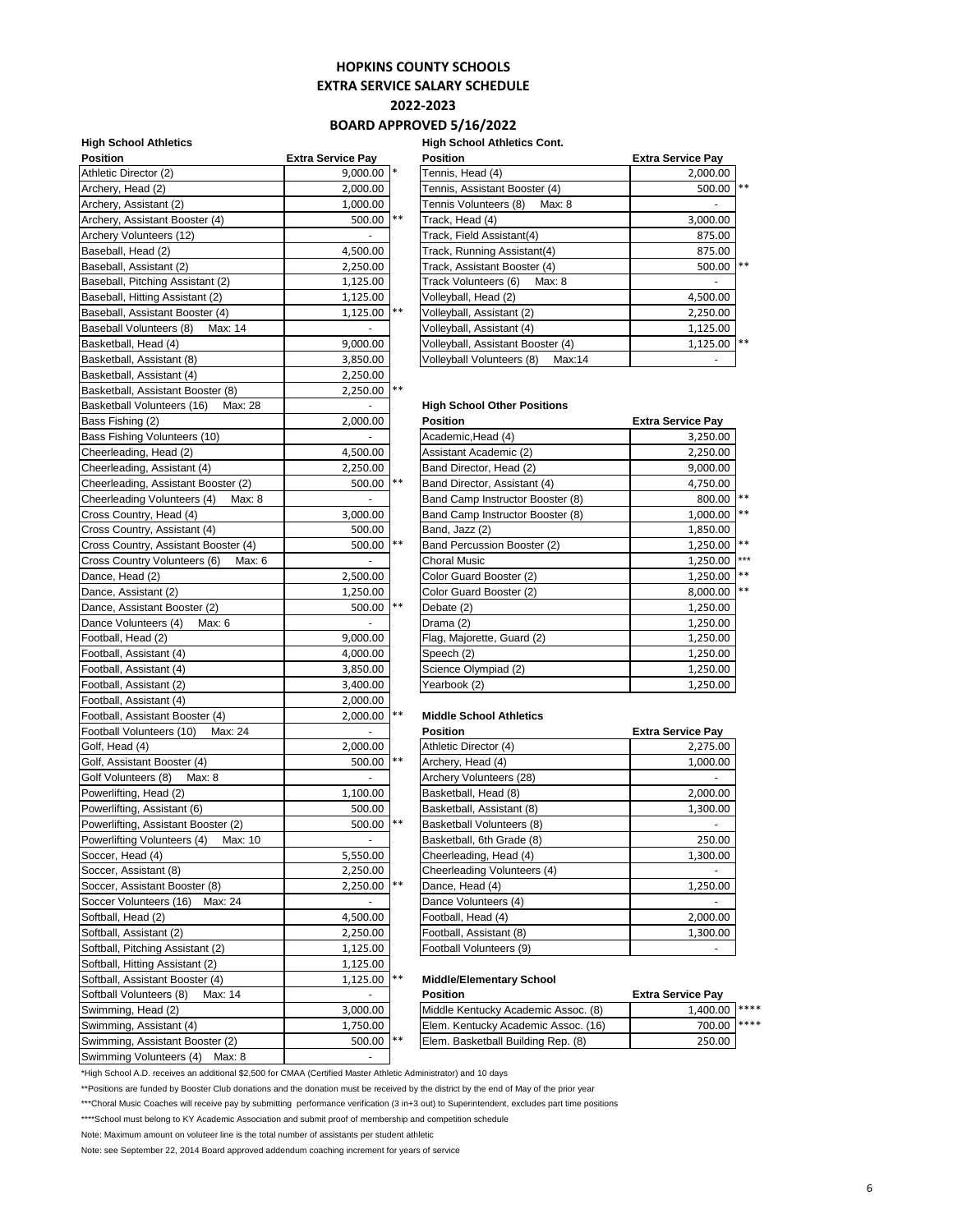## **HOPKINS COUNTY SCHOOLS SUBSTITUTE TEACHER SALARY SCHEDULE 2022-2023 BOARD APPROVED 5/16/2022**

## **DAILY RATE (TEACHING CERTIFICATE REQUIRED)**

| <b>RANK I</b>   | 135.00 |
|-----------------|--------|
| <b>RANK II</b>  | 125.00 |
| <b>RANK III</b> | 115.00 |

## **COLLEGE HOURS**<br> **Po-Bachelor's Degree RANK DAILY RATE**<br>  $\sqrt{5}$  105.00 96-Bachelor's Degree IV 64-95 V \$ 105.00 Rank IV, V regular teacher- \$110.00 daily (effective retroactive to the 21st day of consecutive coverage in

same assignment)

### **INTERIM & ADMINISTRATIVE SUBSTITUTES DAILY RATES**

| Regular Administrative Substitute                                                                 | \$250.00 |
|---------------------------------------------------------------------------------------------------|----------|
| Regular Teacher Consultant (*Minimum of 100 days)                                                 | \$200.00 |
| Regular Teacher Substitute (effective retroactive to the 21st day of consecutive coverage in same |          |
| assignment)                                                                                       | \$185.00 |
| Regular Substitute will be reimbursed at a daily rate corresponding to experience                 |          |
| Regular Guidance Counselor Substitute                                                             | \$225.00 |